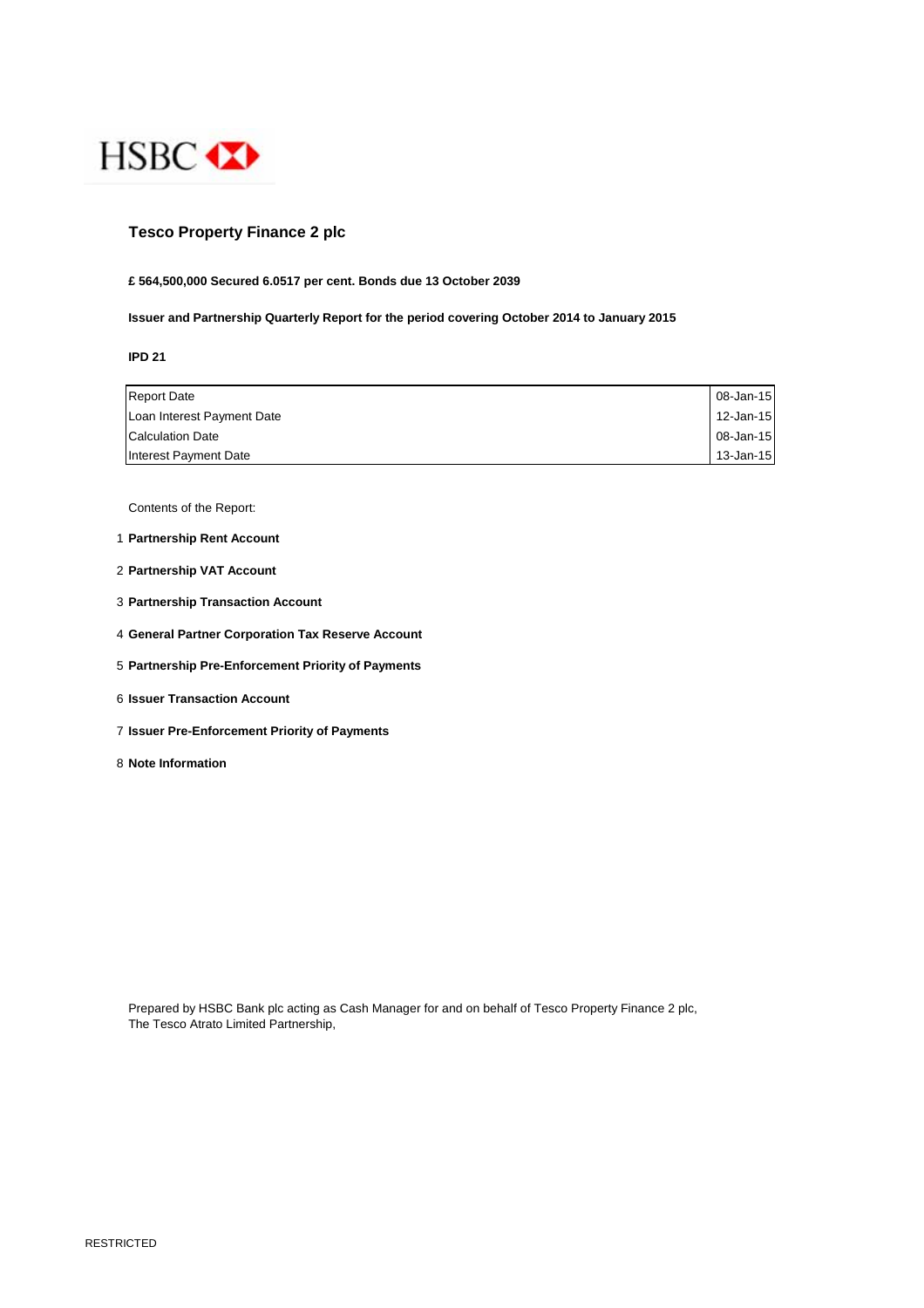## **1. Partnership Rent Account 69796072**

|             | Opening Balance                    | $0.08$ Cr           |
|-------------|------------------------------------|---------------------|
| <b>DATE</b> | <b>ENTRY DETAILS</b>               | CR/DR<br>AMOUNT (£) |
| 23-Sep-09   | Initial Deposit on Closing Date    | 5,000.00 Cr         |
| 23-Dec-14   | Rent                               | 8,883,565.31 Cr     |
| 12-Jan-15   | To Partnership Transaction Account | 8,883,565.31 Dr     |
|             | <b>Closing Balance</b>             | 5,000.08 Cr         |

# **2. Partnership VAT Account 69796099**

|                        | <b>Opening Balance</b>                   | 1,870,234.26 Cr                    |
|------------------------|------------------------------------------|------------------------------------|
| <b>DATE</b>            | <b>ENTRY DETAILS</b>                     | AMOUNT (£)<br>CR/DR                |
| 29-Oct-14<br>23-Dec-14 | <b>VAT Payment</b><br><b>VAT Funding</b> | 1,773,763.09 Dr<br>1,776,713.09 Cr |
|                        | <b>Closing Balance</b>                   | 1,873,184.26 Cr                    |

#### **3. Partnership Transaction Account 69796080**

|                                                                                                                                             | Opening Balance                                                                                                                                                                                                                                                | 35,934.05 Cr                                                                                                                                                          |       |
|---------------------------------------------------------------------------------------------------------------------------------------------|----------------------------------------------------------------------------------------------------------------------------------------------------------------------------------------------------------------------------------------------------------------|-----------------------------------------------------------------------------------------------------------------------------------------------------------------------|-------|
| <b>DATE</b>                                                                                                                                 | <b>ENTRY DETAILS</b>                                                                                                                                                                                                                                           | AMOUNT (£)                                                                                                                                                            | CR/DR |
| 07-Jan-15<br>07-Jan-15<br>07-Jan-15<br>12-Jan-15<br>12-Jan-15<br>12-Jan-15<br>12-Jan-15<br>12-Jan-15<br>12-Jan-15<br>12-Jan-15<br>12-Jan-15 | <b>Credit Interest</b><br><b>Credit Interest</b><br><b>Credit Interest</b><br><b>Transfer from Rent</b><br><b>Trustee Fee</b><br>Ongoing Fee<br>Expenses<br>Partnership Swap payment<br>Partnership Debt<br>Property Advisor Fee<br><b>Transfer to General</b> | 659.03 Cr<br>15.63 Cr<br>306.37 Cr<br>8,883,565.31 Cr<br>1,500.00 Dr<br>14,779.43 Dr<br>65,668.90 Dr<br>1,532,951.84 Cr<br>10,258,558.26 Dr<br>$0.00$ Dr<br>$0.00$ Dr |       |
|                                                                                                                                             | <b>Closing Balance</b>                                                                                                                                                                                                                                         | 112,925.64 Cr                                                                                                                                                         |       |

## **4. General Partner Corporation Tax Reserve Account 69796115**

|             | Opening Balance        | $0.00$ Cr           |
|-------------|------------------------|---------------------|
| <b>DATE</b> | <b>ENTRY DETAILS</b>   | CR/DR<br>AMOUNT (£) |
|             |                        |                     |
|             |                        |                     |
|             |                        |                     |
|             | <b>Closing Balance</b> | $0.00C$ r           |
|             |                        |                     |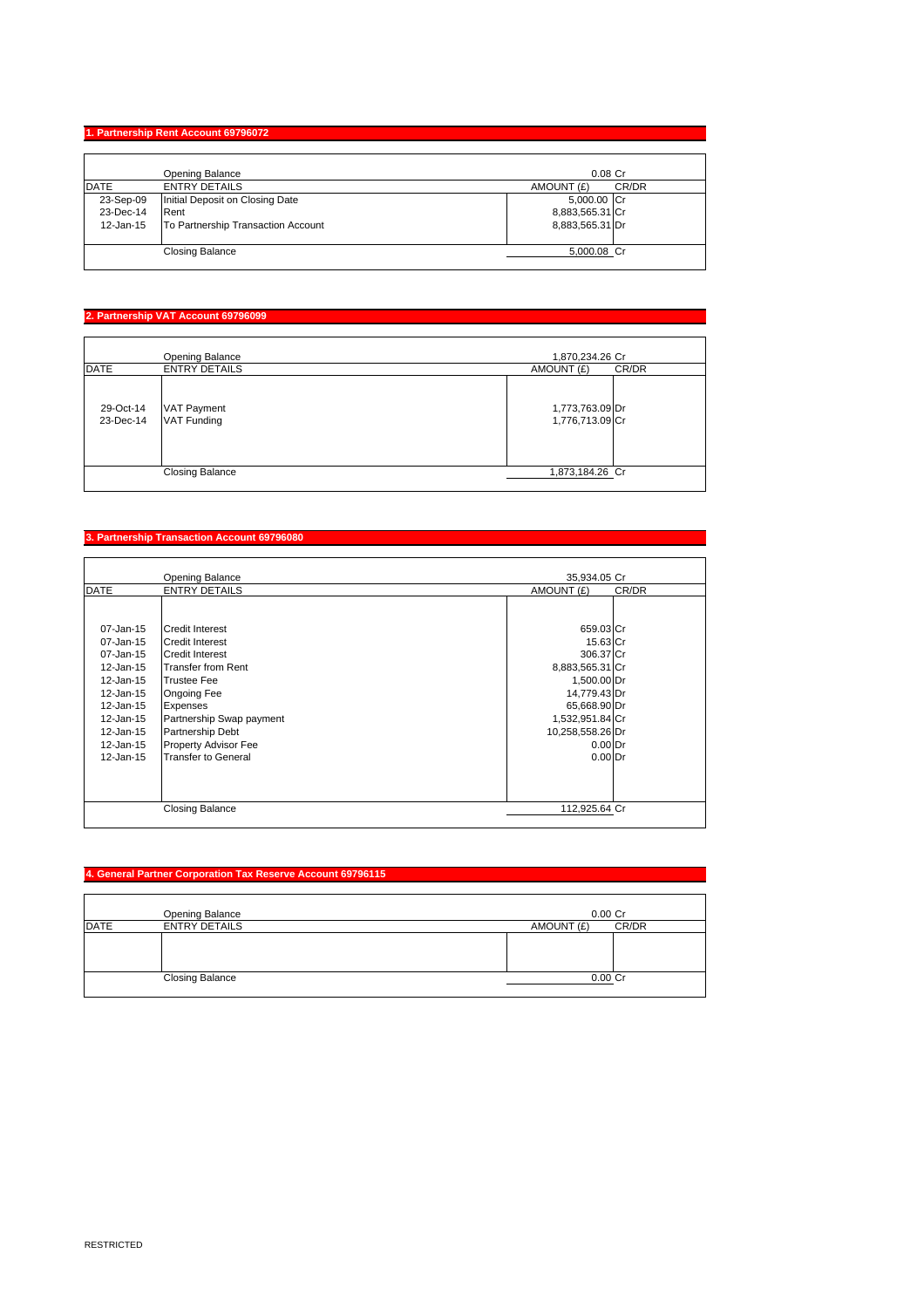|           | 5. Partnership Pre-Enforcement Priority of Payments                           |                          |                       |
|-----------|-------------------------------------------------------------------------------|--------------------------|-----------------------|
|           |                                                                               | <b>Funds Paid Out of</b> | <b>Funds Received</b> |
| Date      |                                                                               | account (£)              | into account $(E)$    |
| 12-Jan-15 |                                                                               |                          |                       |
|           | <b>Partnership Available Funds</b>                                            |                          |                       |
|           |                                                                               |                          |                       |
|           | a Rental Income                                                               |                          | 8,883,565.31          |
|           | b Funds from Issuer under Partnership Swaps                                   |                          | 10,258,582.98         |
|           | c From Partnership VAT Account                                                |                          |                       |
|           | d From Partnership Disposal Proceeds Account                                  |                          |                       |
|           | e From Partnership Insurance Proceeds Account                                 |                          |                       |
|           | f Interest received by the Partnership Accounts and Rent Account              |                          | 981.03                |
|           | g Eligible Investment Earnings by Partnership                                 |                          |                       |
|           | h Advance under Committed Subordinated Loan Agreement                         |                          |                       |
|           | Net proceeds of a CPO Disposal or a Mortgage Property                         |                          |                       |
|           | Net proceeds of a disposal of a Mortgage Property                             |                          |                       |
|           | k Any other sums standing to the credit of the Partnership Transaction Ac     |                          |                       |
|           | <b>Partnership Pre-Enforcement Priority of Payments</b>                       |                          |                       |
|           |                                                                               |                          |                       |
|           | a Partnership Security Trustee Fees                                           | 1,500.00                 |                       |
|           | b Issuer Security Trustee Fee, Bond Trustee, operating expenses of the Issuer |                          |                       |
|           | (Ongoing Partnership Facility Fee)                                            | 9,029.43                 |                       |
|           | c Partnership Operating Expenses excluding GP UK Tax                          | 62,652.43                |                       |
|           | d Partnership Operator Fee                                                    |                          |                       |
|           | d Property Advisor Fee (Annual 25 K Jan)                                      |                          |                       |
|           | d Nominees Corporate Services Provider Fee                                    | 2,010.98                 |                       |
|           | d Nominees Holdco Corporate Services Provider Fee                             | 1,005.49                 |                       |
|           | d Nominees Side Letter payments                                               |                          |                       |
|           | d Nominees Holdco Side Letter payments                                        |                          |                       |
|           | d Account Bank Fee                                                            |                          |                       |
|           | d Cash Manager Fee                                                            |                          |                       |
|           | d Issuer Account Bank, PPA CM, CSP Fee (Ongoing Partnership Facility Fee)     | 5,000.00                 |                       |
|           | d Headlease payment                                                           |                          |                       |
|           | e Partnership Expenses Ledger payment                                         | 6,250.00                 |                       |
|           | f Partnership Debt Interest                                                   | 7,973,206.26             |                       |
|           | f Partnership Swap payment                                                    | 8,725,631.14             |                       |
|           | g Partnership Debt Principal                                                  | 2,285,352.00             |                       |
|           | Issuer Partnership Swap Termination Amount (Ongoing Partnership Facility      |                          |                       |
|           | h Fee)                                                                        | 750.00                   |                       |
|           | Partnership Swap Termination Amount                                           |                          |                       |
|           | Property Pool Manager Fee                                                     | 0.00                     |                       |
|           | k Partnership Expenses Ledger payment                                         | 70,741.59                |                       |
|           | Alteration Adjustment Rent                                                    |                          |                       |
|           | m Committed Subordinated Loan payment                                         |                          |                       |
|           | n Partnership Distribution Account                                            |                          |                       |
|           | Totals                                                                        | 19,143,129.32            | 19,143,129.32         |

| Expense Reserve Ledger - Max GBP 500,000.00 |                 |              |  |
|---------------------------------------------|-----------------|--------------|--|
| Date                                        | Opening Balance | 35,934.04    |  |
|                                             | 12-Jan-15       | 76.991.59 Cr |  |
|                                             |                 |              |  |
|                                             | Balance         | 112.925.63   |  |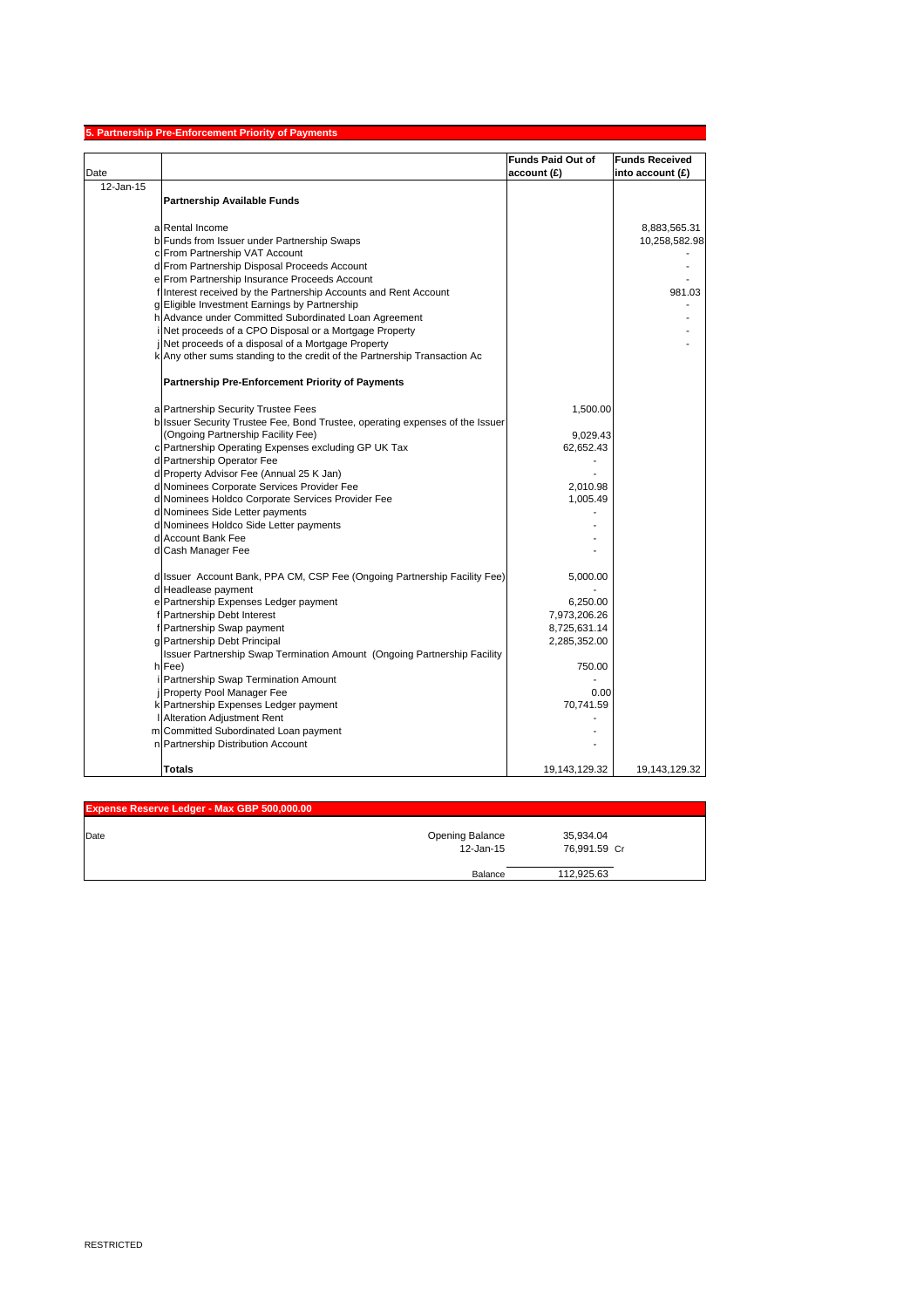### **6. Issuer Transaction Account 69796123**

|                                                                                                                                                     | <b>Opening Balance</b>                                                                                                                                                                                                                             | 72.441.90 Cr                                                                                                                                                               |       |
|-----------------------------------------------------------------------------------------------------------------------------------------------------|----------------------------------------------------------------------------------------------------------------------------------------------------------------------------------------------------------------------------------------------------|----------------------------------------------------------------------------------------------------------------------------------------------------------------------------|-------|
| <b>DATE</b>                                                                                                                                         | <b>ENTRY DETAILS</b>                                                                                                                                                                                                                               | AMOUNT (£)                                                                                                                                                                 | CR/DR |
| 03-Nov-14<br>$01 - Dec-14$<br>02-Jan-15<br>13-Jan-15<br>13-Jan-15<br>13-Jan-15<br>13-Jan-15<br>13-Jan-15<br>13-Jan-15<br>13-Jan-15<br>$13 - Jan-15$ | Credit interest<br>Credit interest<br><b>Credit interest</b><br><b>Swaps Receipts</b><br><b>Partnership Debt</b><br>Swap Pays<br><b>Ongoing Fee</b><br><b>HSBC Fee</b><br><b>Issuer Operating Expenses</b><br><b>Issuer Profit</b><br><b>Notes</b> | 137.48 Cr<br>8.35 Cr<br>$9.55$ Cr<br>1,532,951.84 Cr<br>10,258,558.26 Cr<br>1,532,951.84 Dr<br>14,029.43 Cr<br>7,700.00 Dr<br>6,329.43 Dr<br>750.00 Cr<br>10,258,558.25 Dr |       |
|                                                                                                                                                     | <b>Closing Balance</b>                                                                                                                                                                                                                             | 73.347.29 Cr                                                                                                                                                               |       |

## **7. Issuer Pre-Enforcement Priority of Payments**

| Date      |                                                        | <b>Funds Paid Out of</b><br>account (£) | <b>Funds Received</b><br>into account (£) |
|-----------|--------------------------------------------------------|-----------------------------------------|-------------------------------------------|
| 13-Jan-15 |                                                        |                                         |                                           |
|           | <b>Issuer Available Funds</b>                          |                                         |                                           |
|           | a Funds due to Issuer under Partnership Swap Agreement |                                         | 8,725,631.14                              |
|           | b Amounts due to Issuer in respect of Partnership Loan |                                         | 10,273,337.69                             |
|           | c Any amount due to Issuer under Issuer Swap Agreement |                                         | 10,258,582.98                             |
|           | d Ineterest Received by Issuer on Transaction Account  |                                         | 0.00                                      |
|           | e Eigible Investment Earnings                          |                                         | 0.00                                      |
|           | <b>Issuer Pre-Enforcement Priority of Payments</b>     |                                         |                                           |
|           | a Bond Trustee Fee                                     | 1,200.00                                |                                           |
|           | a Issuer Security Trustee Fee                          | 1,500.00                                |                                           |
|           | <b>b</b> Issuer Operating Expenses                     | 6,329.43                                |                                           |
|           | c Issuer/Issuer Holdco Corporate Services Provider Fee | 0.00                                    |                                           |
|           | c Paying Agent Fee                                     | 500.00                                  |                                           |
|           | c Account Bank Fee                                     | 750.00                                  |                                           |
|           | c Cash Manager Fee                                     | 3,750.00                                |                                           |
|           | d Bond Interest                                        | 7,973,206.25                            |                                           |
|           | d Bond Principal<br>d Issuer Swap Provider             | 2,285,352.00<br>8,725,631.14            |                                           |
|           | d Partnership Swap payment                             | 10,258,582.98                           |                                           |
|           | e Issuer Profit                                        | 750.00                                  |                                           |
|           | f Swap Subordinated Amounts                            | 0.00                                    |                                           |
|           | g Issuer Partnership Swap Termination Amount           | 0.00                                    |                                           |
|           | h Issuer Transaction Account                           | 0.01                                    |                                           |
|           | <b>Totals</b>                                          | 29,257,551.81                           | 29,257,551.81                             |